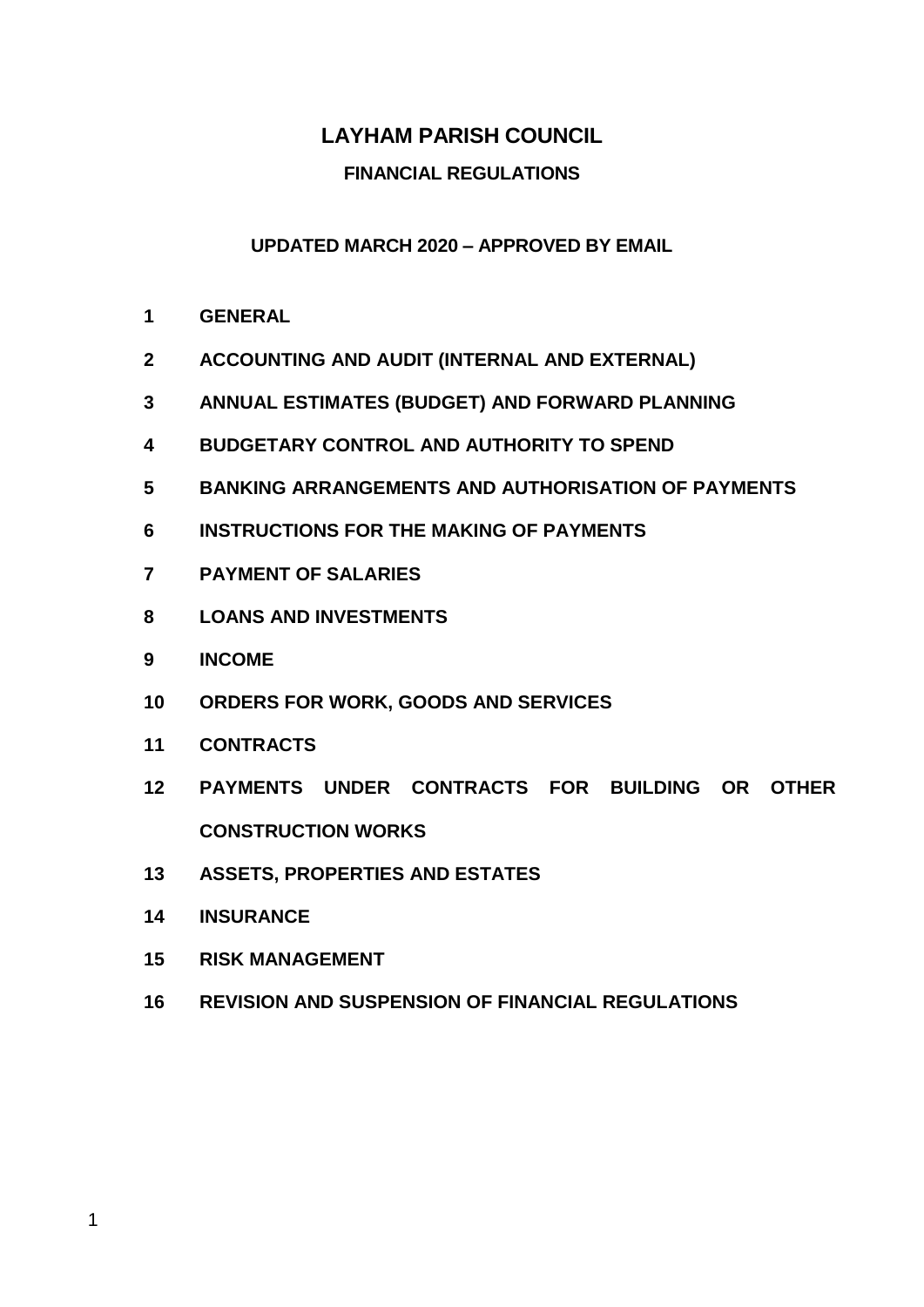#### **1. GENERAL**

- 1.1. These financial regulations govern the conduct of financial management by the council and may only be amended or varied by resolution of the council. Financial regulations are one of the council's three governing policy documents providing procedural guidance for members and officers. Financial regulations must be observed in conjunction with the council's standing orders<sup>1</sup> and any individual financial regulations relating to contracts.
- 1.2. The council is responsible in law for ensuring that its financial management is adequate and effective and that the council has a sound system of internal control which facilitates the effective exercise of the council's functions, including arrangements for the management of risk.
- 1.3. The council's accounting control systems must include measures:
	- for the timely production of accounts;
	- that provide for the safe and efficient safeguarding of public money:
	- to prevent and detect inaccuracy and fraud; and
	- identifying the duties of officers.
- 1.4. These financial regulations demonstrate how the council meets these responsibilities and requirements.
- 1.5. At least once a year, prior to approving the Annual Governance Statement, the council must review the effectiveness of its system of internal control which shall be in accordance with proper practices.
- 1.6. Deliberate or wilful breach of these Regulations by an employee may give rise to disciplinary proceedings.
- 1.7. Members of Council are expected to follow the instructions within these Regulations and not to entice employees to breach them. Failure to follow instructions within these Regulations brings the office of councillor into disrepute.
- 1.8. The Responsible Financial Officer (RFO) holds a statutory office to be appointed by the council. The Clerk has been appointed as RFO for this council and these regulations will apply accordingly.
- 1.9. The RFO:

1

- acts under the policy direction of the council;
- administers the council's financial affairs in accordance with all Acts, Regulations and proper practices;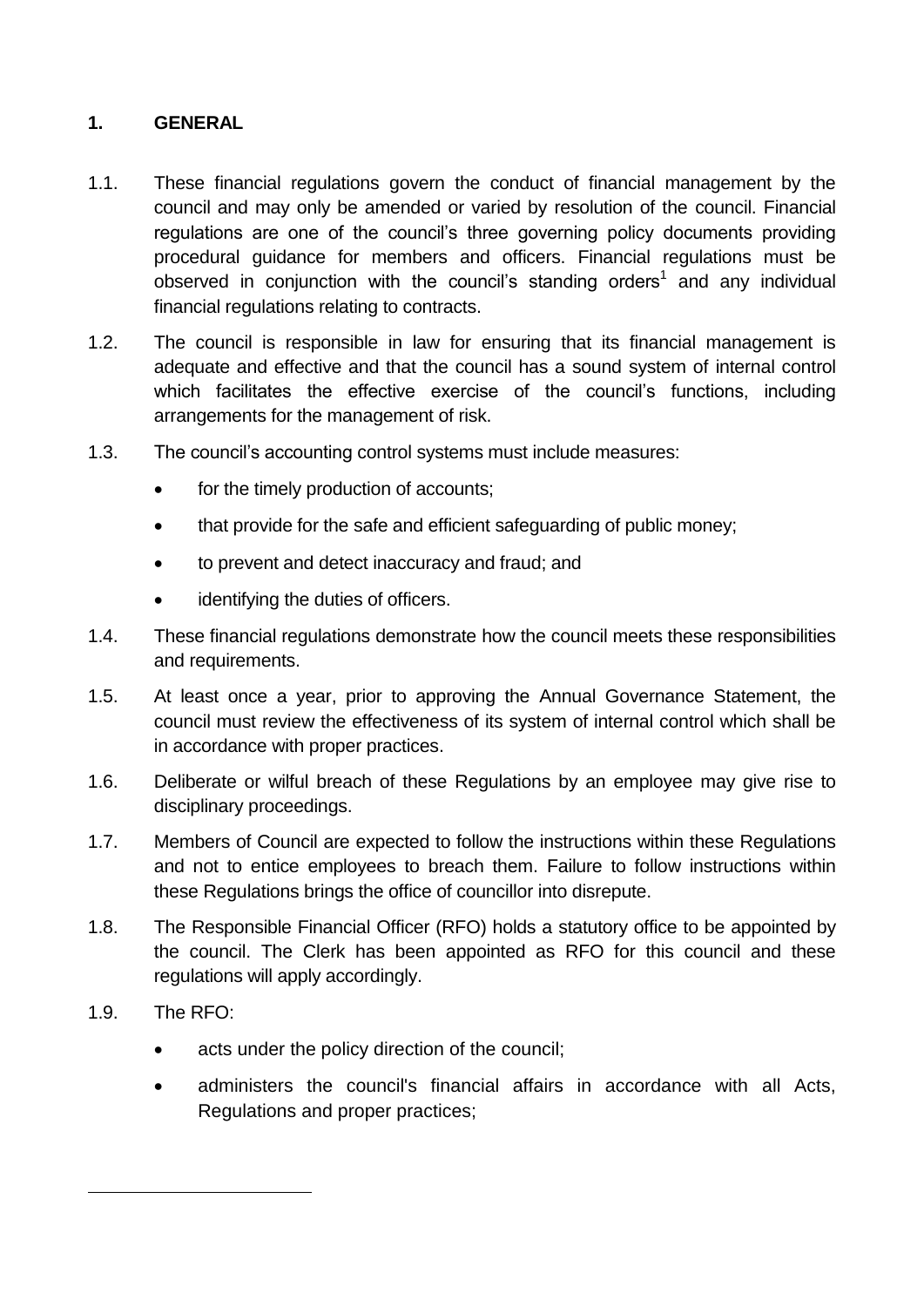- determines on behalf of the council its accounting records and accounting control systems;
- ensures the accounting control systems are observed;
- maintains the accounting records of the council up to date in accordance with proper practices;
- assists the council to secure economy, efficiency and effectiveness in the use of its resources; and
- produces financial management information as required by the council.
- 1.10. The accounting records determined by the RFO shall be sufficient to show and explain the council's transactions and to enable the RFO to ensure that any income and expenditure account and statement of balances, or record of receipts and payments and additional information, as the case may be, or management information prepared for the council from time to time comply with the Accounts and Audit Regulations.
- 1.11. The accounting records determined by the RFO shall in particular contain:
	- entries from day to day of all sums of money received and expended by the council and the matters to which the income and expenditure or receipts and payments account relate;
	- a record of the assets and liabilities of the council; and
	- wherever relevant, a record of the council's income and expenditure in relation to claims made, or to be made, for any contribution, grant or subsidy.
- 1.12. The accounting control systems determined by the RFO shall include:
	- procedures to ensure that the financial transactions of the council are recorded as soon as reasonably practicable and as accurately and reasonably as possible;
	- procedures to enable the prevention and detection of inaccuracies and fraud and the ability to reconstruct any lost records;
	- identification of the duties of officers dealing with financial transactions and division of responsibilities of those officers in relation to significant transactions;
	- procedures to ensure that uncollectable amounts, including any bad debts are not submitted to the council for approval to be written off except with the approval of the RFO and that the approvals are shown in the accounting records; and
	- measures to ensure that risk is properly managed.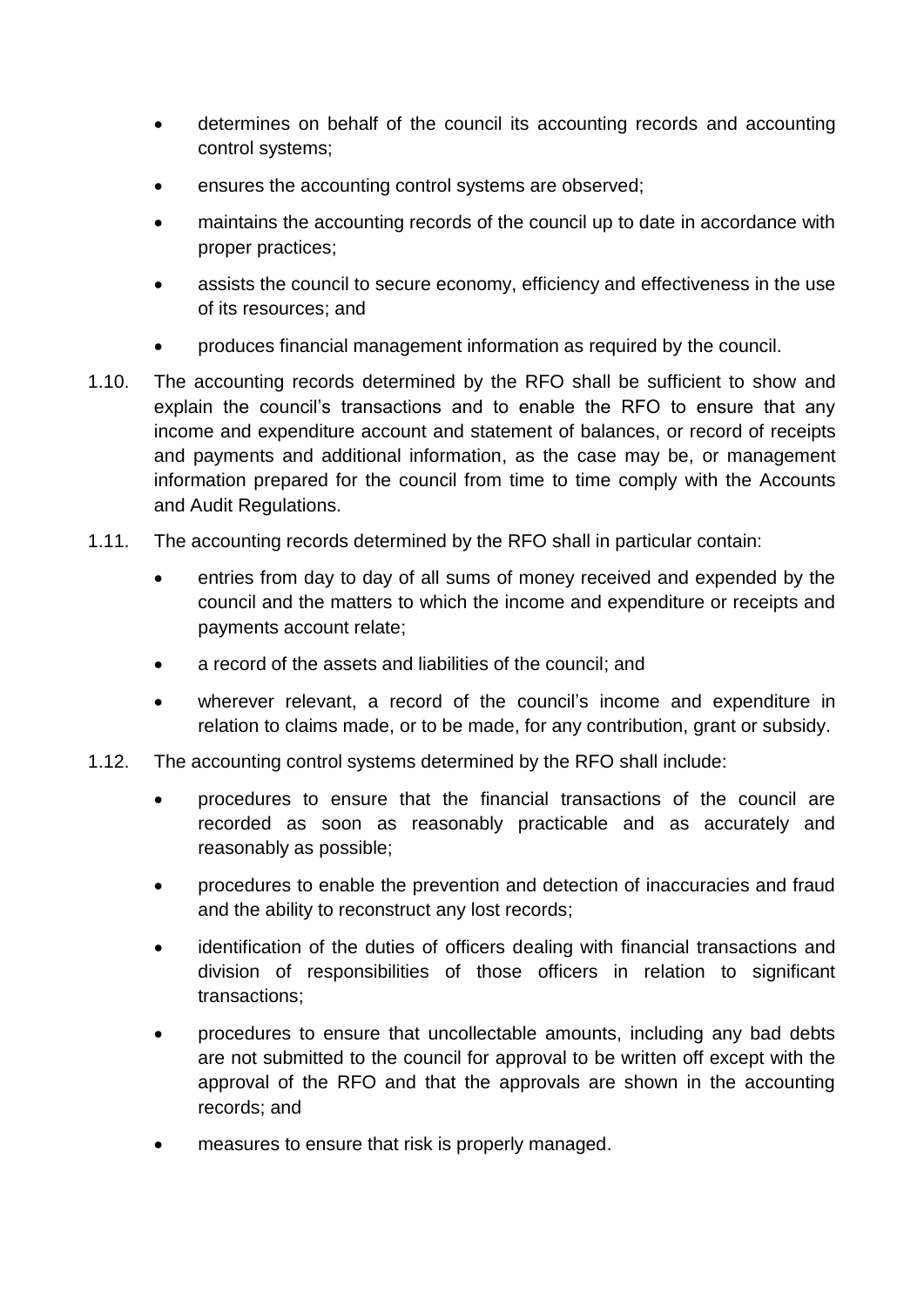- 1.13. The council is not empowered by these Regulations or otherwise to delegate certain specified decisions. In particular any decision regarding:
	- setting the final budget or the precept (council tax requirement);
	- approving accounting statements;
	- approving an annual governance statement;
	- borrowing;
	- writing off bad debts;
	- declaring eligibility for the General Power of Competence; and
	- addressing recommendations in any report from the internal or external auditors,

shall be a matter for the full council only.

- 1.14. In addition the council must:
	- determine and keep under regular review the bank mandate for all council bank accounts;
	- approve any grant or a single commitment in excess of £500; and
	- in respect of the annual salary for any employee have regard to recommendations about annual salaries of employees made by the relevant committee in accordance with its terms of reference.
- 1.15. In these financial regulations, references to the Accounts and Audit Regulations or 'the regulations' shall mean the regulations issued under the provisions of section 27 of the Audit Commission Act 1998, or any superseding legislation, and then in force unless otherwise specified.

In these financial regulations the term 'proper practice' or 'proper practices' shall refer to guidance issued in *Governance and Accountability for Local Councils - a Practitioners' Guide (England)* issued by the Joint Practitioners Advisory Group (JPAG), available from the websites of NALC and the Society for Local Council Clerks (SLCC).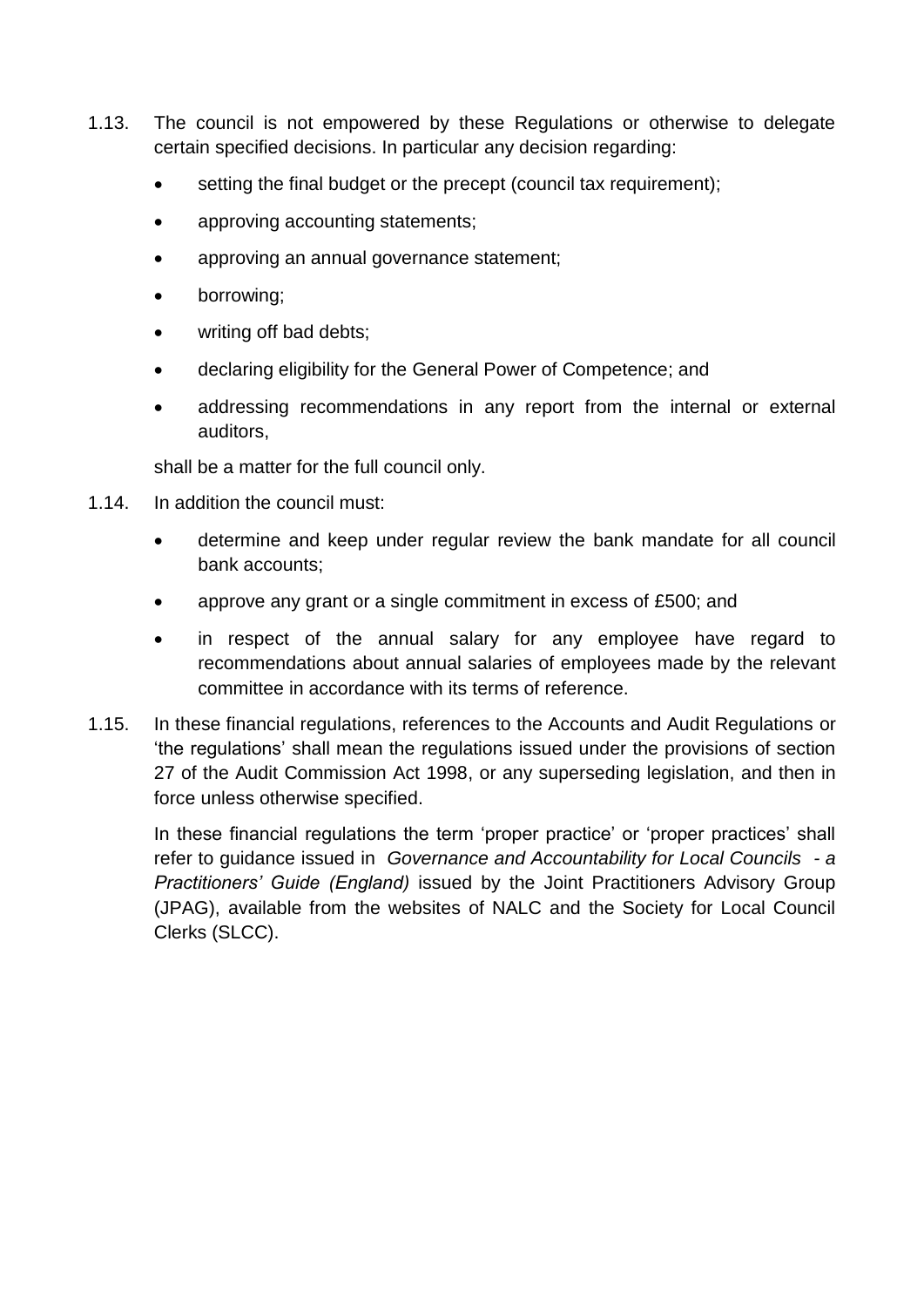# **2. ACCOUNTING AND AUDIT (INTERNAL AND EXTERNAL)**

- 2.1. All accounting procedures and financial records of the council shall be determined by the RFO in accordance with the Accounts and Audit Regulations, appropriate guidance and proper practices.
- 2.2. On a regular basis, at least once in each quarter, and at each financial year end, a member other than the Chairman shall be appointed to verify bank reconciliations produced by the RFO. The member shall sign the reconciliations and the original bank statements (or similar document) as evidence of verification. This activity shall on conclusion be reported, including any exceptions, to and noted by the council.
- 2.3. The RFO shall complete the annual statement of accounts, annual report, and any related documents of the council contained in the Annual Return (as specified in proper practices) as soon as practicable after the end of the financial year and having certified the accounts shall submit them and report thereon to the council within the timescales set by the Accounts and Audit Regulations.
- 2.4. The council shall ensure that there is an adequate and effective system of internal audit of its accounting records, and of its system of internal control in accordance with proper practices. Any officer or member of the council shall make available such documents and records as appear to the council to be necessary for the purpose of the audit and shall, as directed by the council, supply the RFO, internal auditor, or external auditor with such information and explanation as the council considers necessary for that purpose.
- 2.5. The internal auditor shall be appointed by and shall carry out the work in relation to internal controls required by the council in accordance with proper practices.
- 2.6. The internal auditor shall:
	- be competent and independent of the financial operations of the council;
	- report to council in writing, or in person, on a regular basis with a minimum of one annual written report during each financial year;
	- to demonstrate competence, objectivity and independence, be free from any actual or perceived conflicts of interest, including those arising from family relationships; and
	- have no involvement in the financial decision making, management or control of the council.
- 2.7. Internal or external auditors may not under any circumstances:
	- perform any operational duties for the council;
	- initiate or approve accounting transactions; or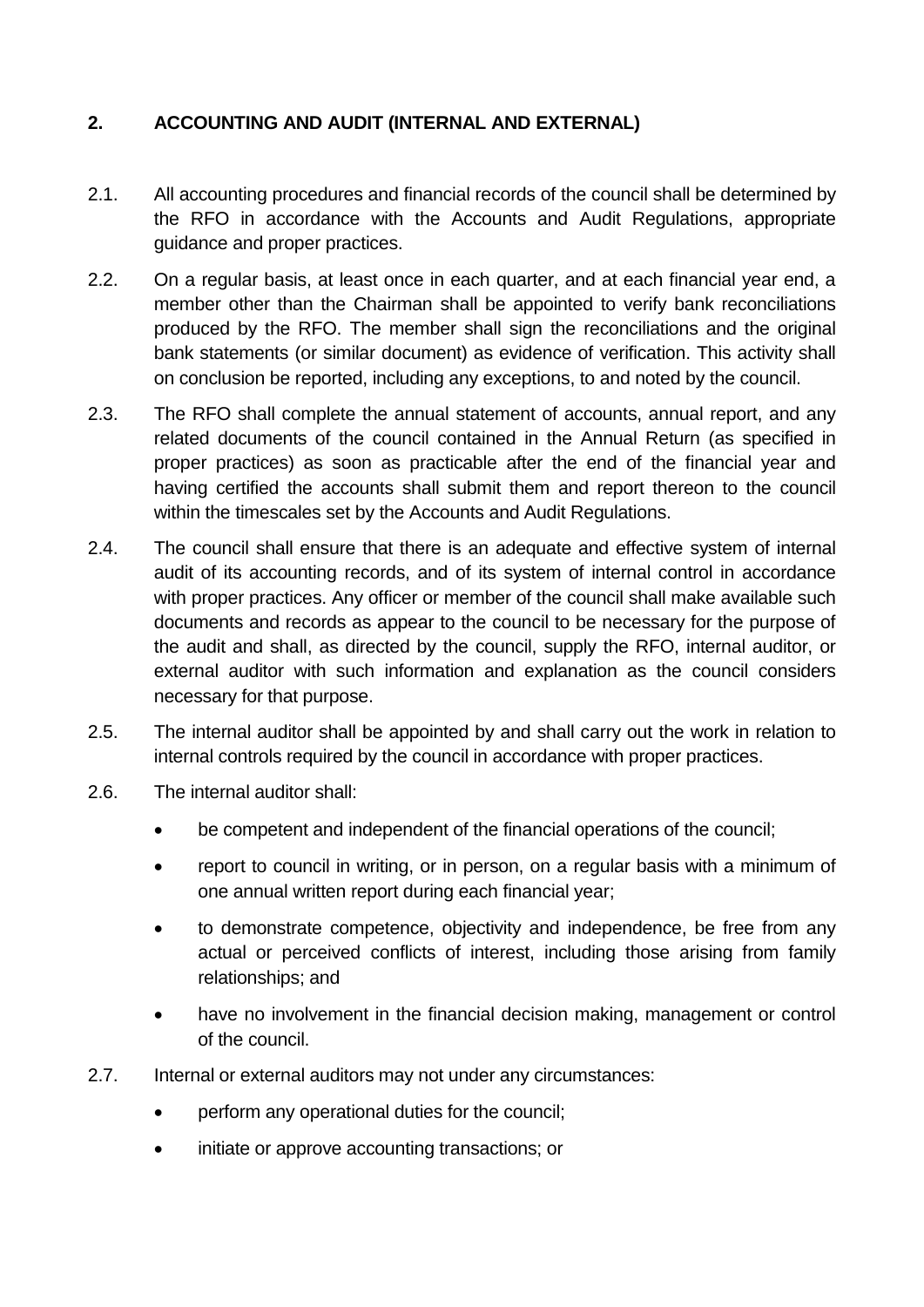- direct the activities of any council employee, except to the extent that such employees have been appropriately assigned to assist the internal auditor.
- 2.8. For the avoidance of doubt, in relation to internal audit the terms 'independent' and 'independence' shall have the same meaning as is described in proper practices.
- 2.9. The RFO shall make arrangements for the exercise of electors' rights in relation to the accounts including the opportunity to inspect the accounts, books, and vouchers and display or publish any notices and statements of account required by Audit Commission Act 1998, or any superseding legislation, and the Accounts and Audit Regulations.
- 2.10. The RFO shall, without undue delay, bring to the attention of all councillors any correspondence or report from internal or external auditors.

### **3. ANNUAL ESTIMATES (BUDGET) AND FORWARD PLANNING**

- 3.1. The RFO, together with the working party, must each year, by no later than November, prepare detailed estimates of all receipts and payments including the use of reserves and all sources of funding for the following financial year in the form of a budget to be considered by the council.
- 3.2. The council shall consider annual budget proposals in relation to the council's three year forecast of revenue and capital receipts and payments including recommendations for the use of reserves and sources of funding and update the forecast accordingly.
- 3.3. The council shall fix the precept for the ensuing financial year not later than by the end of January each year. The RFO shall issue the precept to the billing authority and shall supply each member with a copy of the approved annual budget.
- 3.4. The approved annual budget shall form the basis of financial control for the ensuing year.

# **4. BUDGETARY CONTROL AND AUTHORITY TO SPEND**

- 4.1. Expenditure on revenue items may be authorised up to the amounts included for that class of expenditure in the approved budget.
- 4.2. No expenditure may be authorised that will exceed the amount provided in the revenue budget for that class of expenditure other than by resolution of the council, or duly delegated committee. During the budget year and with the approval of council having considered fully the implications for public services, unspent and available amounts may be moved to other budget headings or to an earmarked reserve as appropriate ('virement').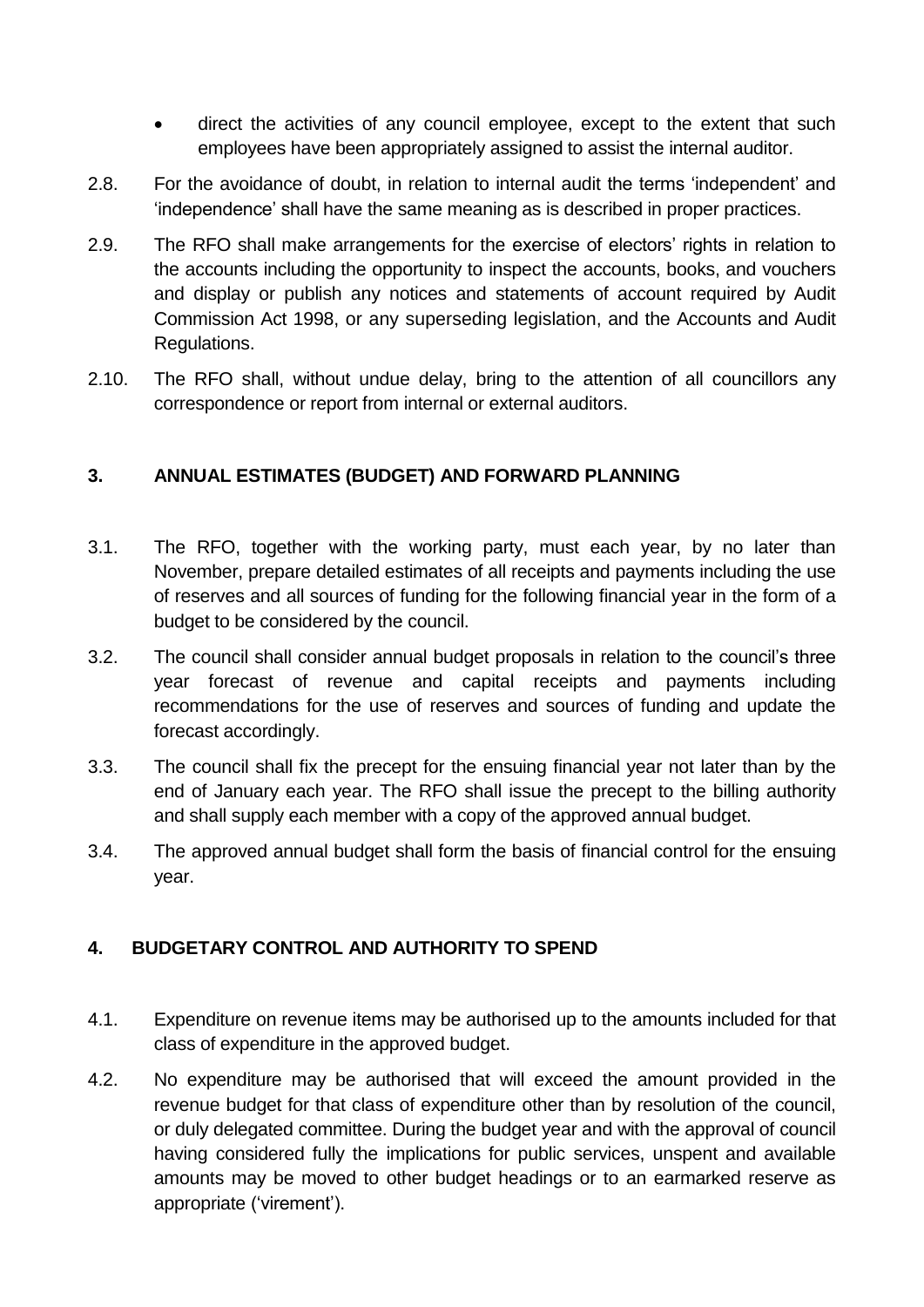- 4.3. Unspent provisions in the revenue or capital budgets for completed projects shall not be carried forward to a subsequent year.
- 4.4. The Clerk's salary is to be reviewed annually in November for the following financial year and such review shall be evidenced by a hard copy schedule signed by the Chairman of Council or relevant committee.
- 4.5. In cases of extreme risk to the delivery of council services, the clerk may authorise revenue expenditure on behalf of the council which in the clerk's judgement it is necessary to carry out. Such expenditure includes repair, replacement or other work, whether or not there is any budgetary provision for the expenditure, subject to a limit of £200. The Clerk shall report such action to the chairman as soon as possible and to the council as soon as practicable thereafter.
- 4.6. No expenditure shall be authorised in relation to any capital project and no contract entered into or tender accepted involving capital expenditure unless the council is satisfied that the necessary funds are available and the requisite borrowing approval has been obtained.
- 4.7. All capital works shall be administered in accordance with the council's standing orders and financial regulations relating to contracts.
- 4.8. Changes in earmarked reserves shall be approved by council as part of the budgetary control process.

# **5. BANKING ARRANGEMENTS AND AUTHORISATION OF PAYMENTS**

- 5.1. The council's banking arrangements, including the bank mandate, shall be made by the RFO and approved by the council; banking arrangements may not be delegated to a committee. They shall be regularly reviewed for safety and efficiency.
- 5.2. The RFO shall prepare a schedule of payments requiring authorisation, forming part of the agenda for the meeting and, together with the relevant invoices, present the schedule to council. The council shall review the schedule for compliance and, having satisfied itself shall authorise payment by a resolution of the council. The approved schedule shall be ruled off and initialled by the Chairman of the Meeting. A detailed list of all payments shall be disclosed within or as an attachment to the minutes of the meeting at which payment was authorised. Personal payments (including salaries, wages, expenses and any payment made in relation to the termination of a contract of employment) may be summarised to remove public access to any personal information.
- 5.3. All invoices for payment shall be examined, verified and certified by the RFO to confirm that the work, goods or services to which each invoice relates has been received, carried out, examined and represents expenditure previously approved by the council.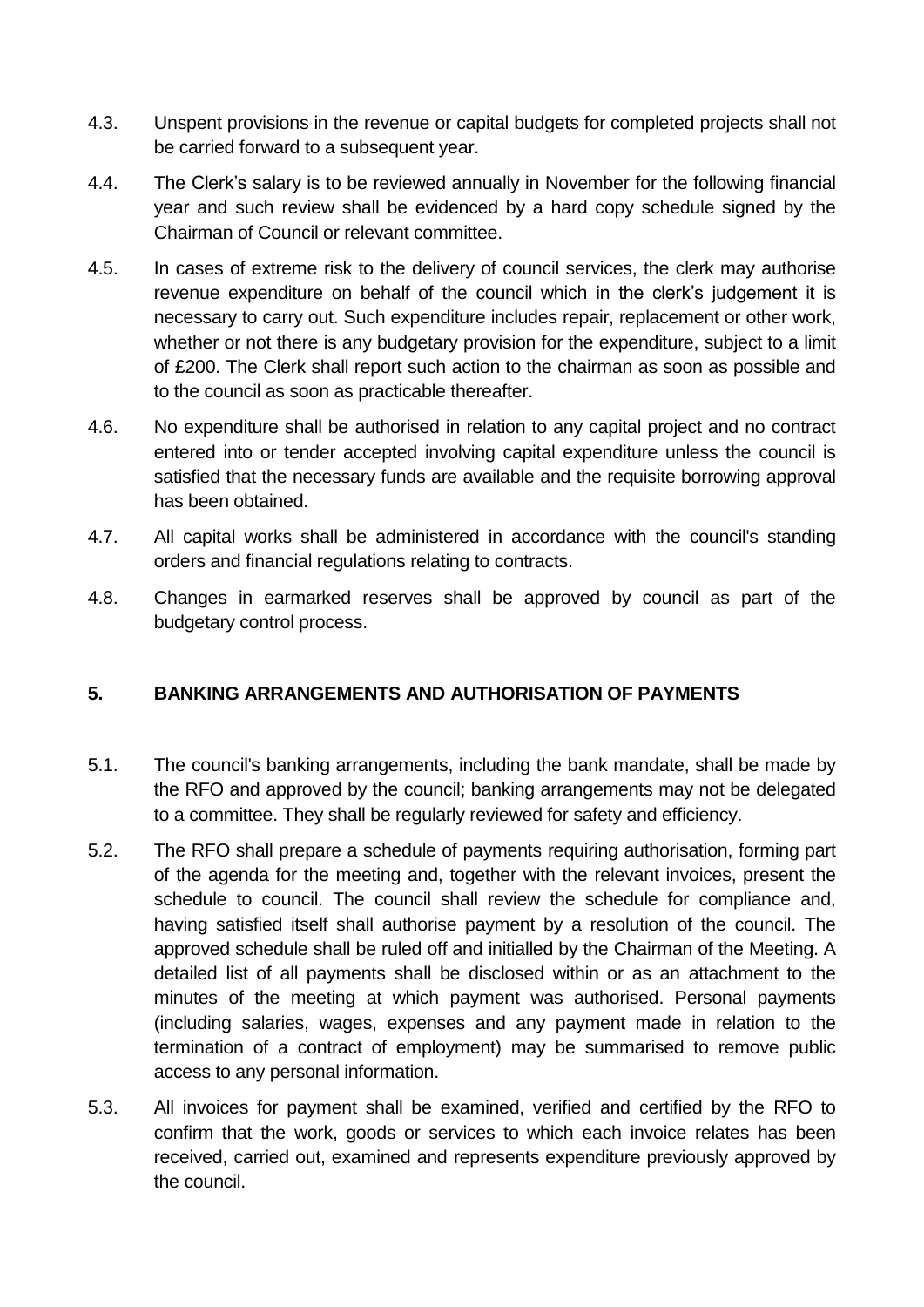- 5.4. The RFO shall examine invoices for arithmetical accuracy and analyse them to the appropriate expenditure heading. The RFO shall take all steps to pay all invoices submitted, and which are in order, at the next available council.
- 5.5. The Clerk/RFO shall have delegated authority to authorise the payment of items only in the following circumstances:
	- a) If a payment is necessary to avoid a charge to interest under the Late Payment of Commercial Debts (Interest) Act 1998, and the due date for payment is before the next scheduled Meeting of council, where the Clerk and RFO certify that there is no dispute or other reason to delay payment, provided that a list of such payments shall be submitted to the next appropriate meeting of council [or finance committee];
	- b) An expenditure item authorised under 5.6 below (continuing contracts and obligations) provided that a list of such payments shall be submitted to the next appropriate meeting of council [or finance committee]; or
	- c) fund transfers within the councils banking arrangements up to the sum of  $£500$ , provided that a list of such payments shall be submitted to the next appropriate meeting of council.
- 5.6. For each financial year the Clerk/RFO shall draw up a list of due payments which arise on a regular basis as the result of a continuing contract, statutory duty, or obligation (such as but not exclusively) salaries, PAYE and NI and regular maintenance contracts and the like for which council may authorise payment for the year provided that the requirements of regulation 4.1 (Budgetary Controls) are adhered to, provided also that a list of such payments shall be submitted to the next appropriate meeting of council.
- 5.7. A record of regular payments made under 5.6 above shall be drawn up and be signed by two members on each and every occasion when payment is authorised thus controlling the risk of duplicated payments being authorised and / or made.
- 5.8. In respect of grants a duly authorised committee shall approve expenditure within any limits set by council and in accordance with any policy statement approved by council. Any Revenue or Capital Grant in excess of £5,000 shall before payment, be subject to ratification by resolution of the council.
- 5.9. Members are subject to the Code of Conduct that has been adopted by the council and shall comply with the Code and Standing Orders when a decision to authorise or instruct payment is made in respect of a matter in which they have a disclosable pecuniary or other interest, unless a dispensation has been granted.
- 5.10. The council will aim to rotate the duties of members in these Regulations so that onerous duties are shared out as evenly as possible over time.
- 5.11. Any changes in the recorded details of suppliers, such as bank account records, shall be approved in writing by a Member.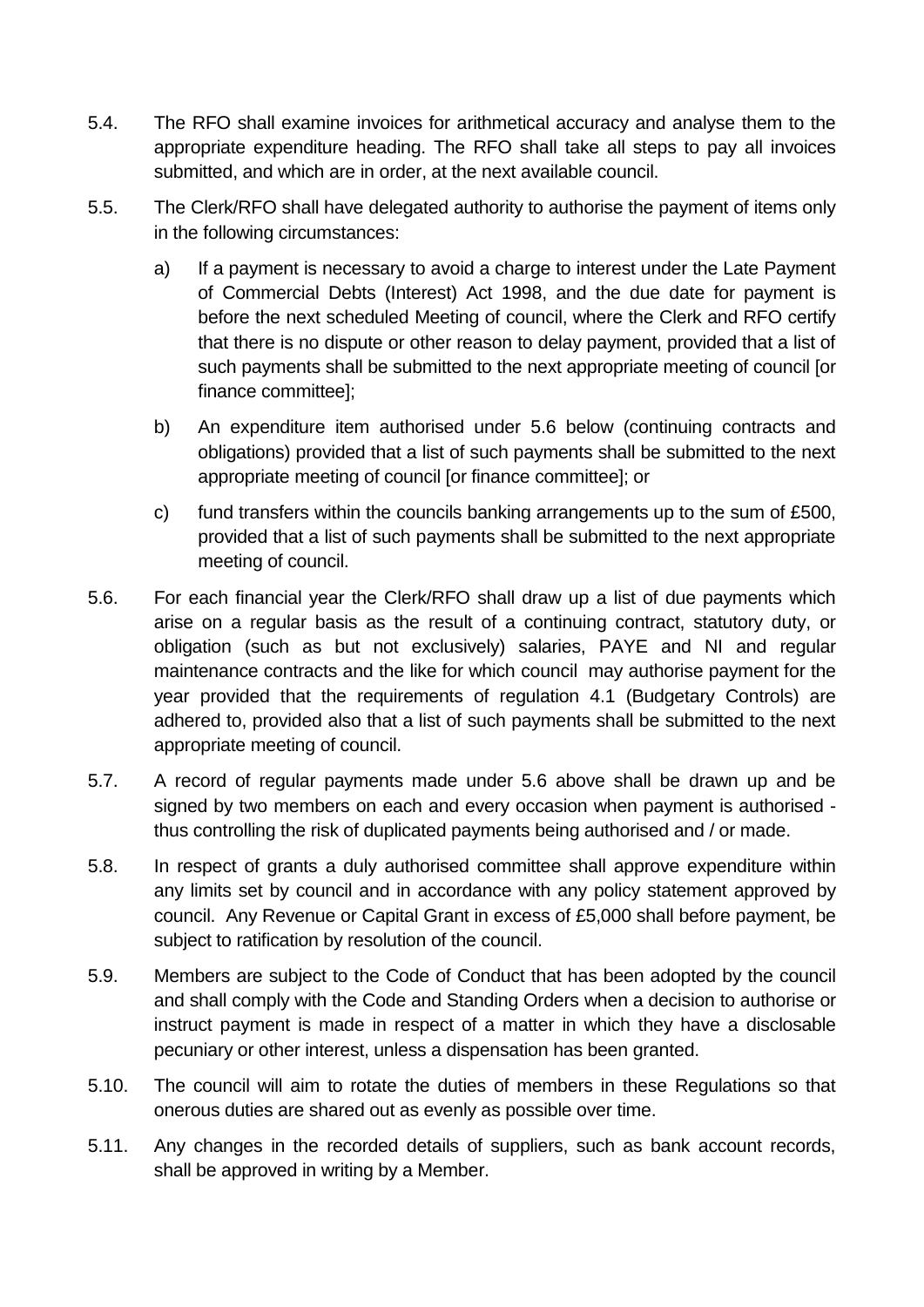### **6. INSTRUCTIONS FOR THE MAKING OF PAYMENTS**

- 6.1. The council will make safe and efficient arrangements for the making of its payments.
- 6.2. Following authorisation under Financial Regulation 5 above, the council, a duly delegated committee or, if so delegated, the Clerk/RFO shall give instruction that a payment shall be made.
- 6.3. All payments shall be effected by cheque or other instructions to the council's bankers, or otherwise, in accordance with a resolution of council.
- 6.4. Cheques or orders for payment drawn on the bank account in accordance with the schedule as presented to council shall be signed by two members of council in accordance with a resolution instructing that payment. A member who is a bank signatory, having a connection by virtue of family or business relationships with the beneficiary of a payment, should not, under normal circumstances, be a signatory to the payment in question.
- 6.5. To indicate agreement of the details shown on the cheque or order for payment with the counterfoil and the invoice or similar documentation, the signatories shall each also initial the cheque counterfoil.
- 6.6. Cheques or orders for payment shall not normally be presented for signature other than at a council meeting (including immediately before or after such a meeting). Any signatures obtained away from such meetings shall be reported to the council at the next convenient meeting.
- 6.7. If thought appropriate by the council, payment for utility supplies (energy, telephone and water) and any National Non-Domestic Rates may be made by variable direct debit provided that the instructions are signed by two members and any payments are reported to council as made. The approval of the use of a variable direct debit shall be renewed by resolution of the council at least every two years.
- 6.8. If thought appropriate by the council, payment for certain items (principally salaries) may be made by banker's standing order provided that the instructions are signed, or otherwise evidenced by two members are retained and any payments are reported to council as made. The approval of the use of a banker's standing order shall be renewed by resolution of the council at least every two years.
- 6.9. If thought appropriate by the council, payment for certain items may be made by BACS or CHAPS methods provided that the instructions for each payment are signed, or otherwise evidenced, by two authorised bank signatories, are retained and any payments are reported to council as made. The approval of the use of BACS or CHAPS shall be renewed by resolution of the council at least every two years.
- 6.10. If thought appropriate by the council payment for certain items may be made by internet banking transfer provided evidence is retained showing which members approved the payment.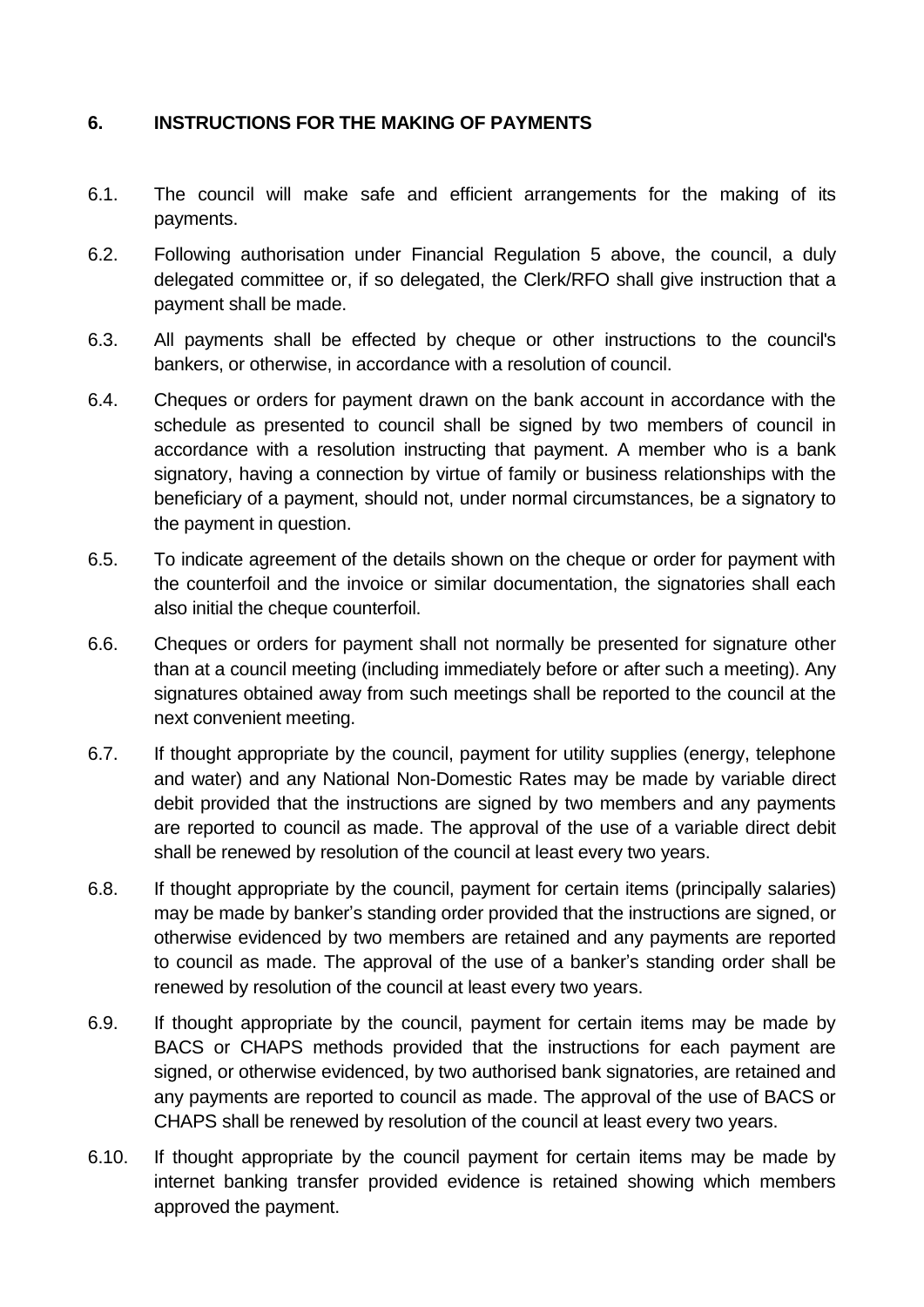- 6.11. Where a computer requires use of a personal identification number (PIN) or other password(s), for access to the council's records on that computer, a note shall be made of the PIN and Passwords and shall be handed to and retained by the Chairman of Council in a sealed dated envelope. This envelope may not be opened other than in the presence of two other councillors. After the envelope has been opened, in any circumstances, the PIN and / or passwords shall be changed as soon as practicable. The fact that the sealed envelope has been opened, in whatever circumstances, shall be reported to all members immediately and formally to the next available meeting of the council. This will not be required for a member's personal computer used only for remote authorisation of bank payments.
- 6.12. No employee or councillor shall disclose any PIN or password, relevant to the working of the council or its bank accounts, to any person not authorised in writing by the council or a duly delegated committee.
- 6.13. Regular back-up copies of the records on any computer shall be made and shall be stored securely away from the computer in question, and preferably off site.
- 6.14. The council, and any members using computers for the council's financial business, shall ensure that anti-virus, anti-spyware and firewall software with automatic updates, together with a high level of security, is used.
- 6.15. Where internet banking arrangements are made with any bank, the RFO shall be appointed as the Service Administrator. The bank mandate approved by the council shall identify a number of councillors who will be authorised to approve transactions on those accounts. The bank mandate will state clearly the amounts of payments that can be instructed by the use of the Service Administrator alone, or by the Service Administrator with a stated number of approvals.
- 6.16. Access to any internet banking accounts will be directly to the access page (which may be saved under "favourites"), and not through a search engine or e-mail link. Remembered or saved passwords facilities must not be used on any computer used for council banking work. Breach of this Regulation will be treated as a very serious matter under these regulations.
- 6.17. Changes to account details for suppliers, which are used for internet banking may only be changed on written hard copy notification by the supplier and supported by hard copy authority for change signed by two of councillors. A programme of regular checks of standing data with suppliers will be followed.
- 6.18. The council will not maintain any form of cash float. All cash received must be banked intact. Any payments made in cash by the Clerk/RFO (for example for postage or minor stationery items) shall be refunded on a regular basis, at least quarterly.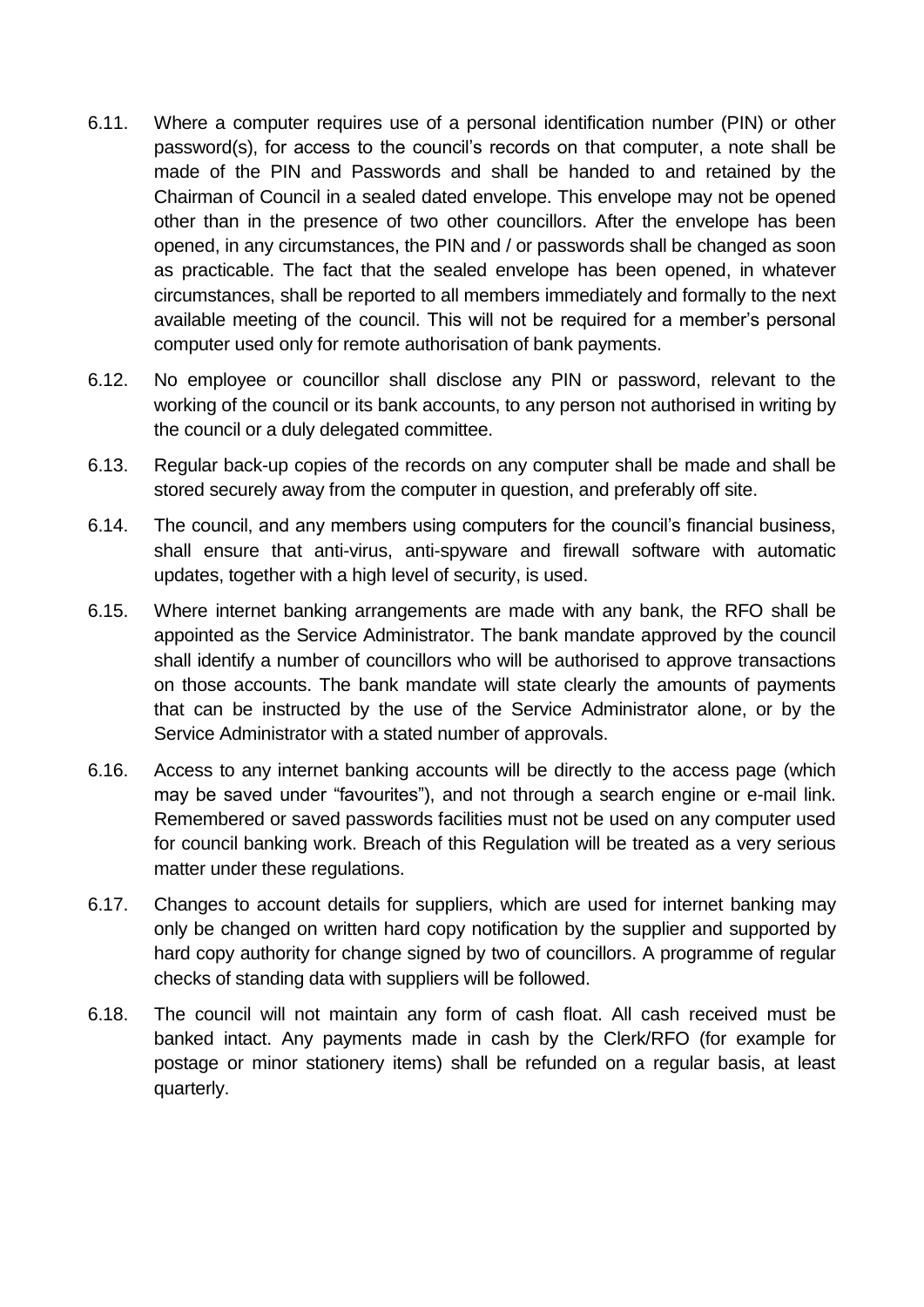### **7. PAYMENT OF SALARIES**

- 7.1. As an employer, the council shall make arrangements to meet fully the statutory requirements placed on all employers by PAYE and National Insurance legislation. The payment of all salaries shall be made in accordance with payroll records and the rules of PAYE and National Insurance currently operating, and salary rates shall be as agreed by council, or duly delegated committee.
- 7.2. Payment of salaries and payment of deductions from salary such as may be required to be made for tax, national insurance and pension contributions, or similar statutory or discretionary deductions must be made in accordance with the payroll records and on the appropriate dates stipulated in employment contracts, provided that each payment is reported to the next available council meeting, as set out in these regulations above.
- 7.3. No changes shall be made to any employee's pay, emoluments, or terms and conditions of employment without the prior consent of the council.
- 7.4. Each and every payment to employees of net salary and to the appropriate creditor of the statutory and discretionary deductions shall be recorded in a separate confidential record (confidential cash book). This confidential record is not open to inspection or review (under the Freedom of Information Act 2000 or otherwise) other than:
	- a) by any councillor who can demonstrate a need to know;
	- b) by the internal auditor;
	- c) by the external auditor; or
	- d) by any person authorised under Audit Commission Act 1998, or any superseding legislation.
- 7.5. The total of such payments in each calendar month shall be reported with all other payments as made as may be required under these Financial Regulations, to ensure that only payments due for the period have actually been paid.
- 7.6. An effective system of personal performance management should be maintained for the senior officers.
- 7.7. Any termination payments shall be supported by a clear business case and reported to the council. Termination payments shall only be authorised by council.
- 7.8. Before employing interim staff the council must consider a full business case.

# **8. LOANS AND INVESTMENTS**

8.1. All borrowings shall be effected in the name of the council, after obtaining any necessary borrowing approval. Any application for borrowing approval shall be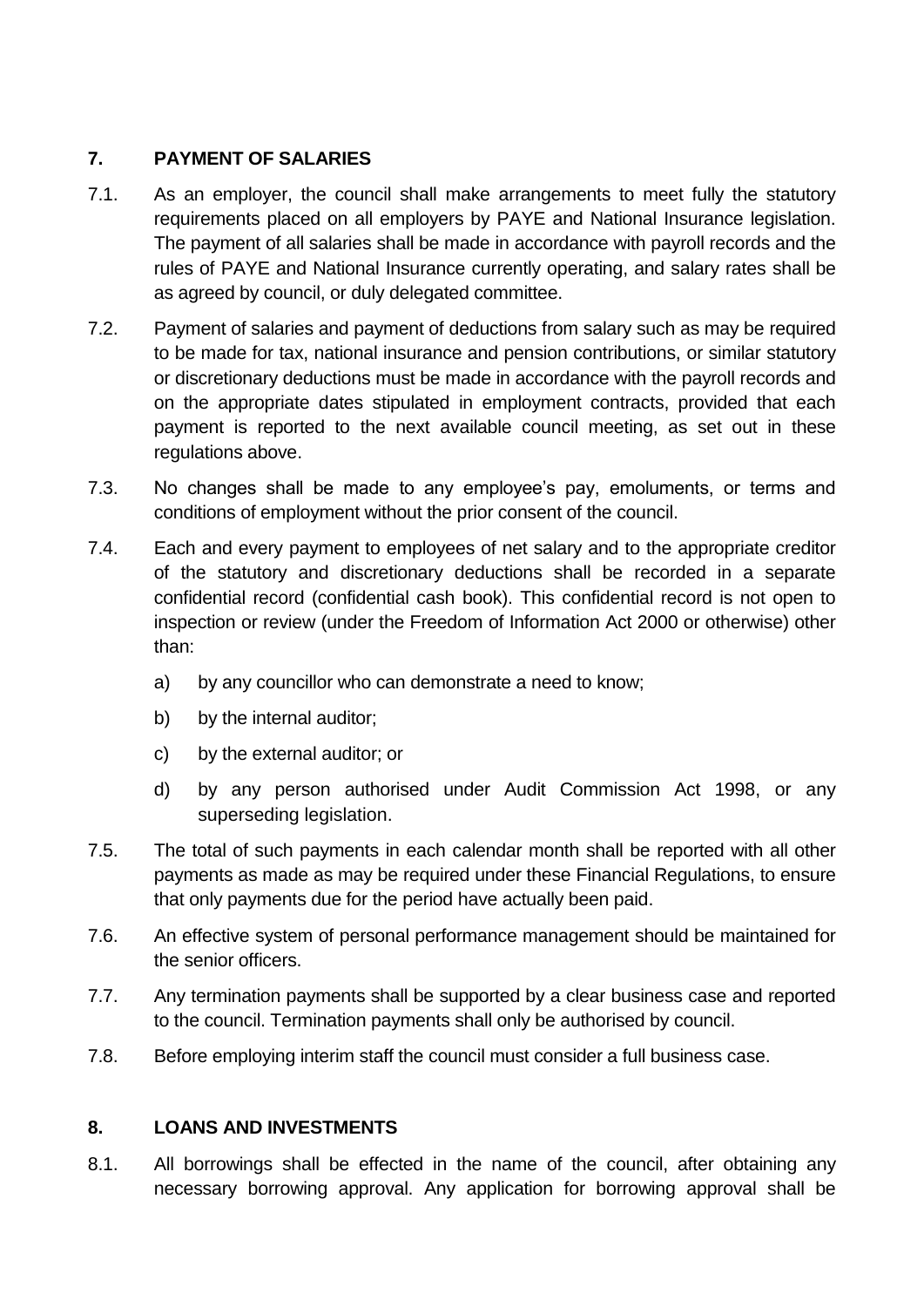approved by Council as to terms and purpose. The application for borrowing approval, and subsequent arrangements for the loan shall only be approved by full council.

- 8.2. Any financial arrangement which does not require formal borrowing approval from the Secretary of State (such as Hire Purchase or Leasing of tangible assets) shall be subject to approval by the full council. In each case a report in writing shall be provided to council in respect of value for money for the proposed transaction.
- 8.3. The council will arrange with the council's banks and investment providers for the sending of a copy of each statement of account to the Chairman of the council at the same time as one is issued to the Clerk/RFO.
- 8.4. All loans and investments shall be negotiated in the name of the council and shall be for a set period in accordance with council policy.
- 8.5. The council shall consider the need for an Investment Strategy and Policy which, if drawn up, shall be in accordance with relevant regulations, proper practices and guidance. Any Strategy and Policy shall be reviewed by the council at least annually.
- 8.6. All investments of money under the control of the council shall be in the name of the council.
- 8.7. All investment certificates and other documents relating thereto shall be retained in the custody of the Clerk/RFO.
- 8.8. Payments in respect of short term or long term investments, including transfers between bank accounts held in the same bank, or branch, shall be made in accordance with Regulation 5 (Authorisation of payments) and Regulation 6 (Instructions for payments).

#### **9. INCOME**

- 9.1. The collection of all sums due to the council shall be the responsibility of and under the supervision of the Clerk/RFO.
- 9.2. Particulars of all charges to be made for work done, services rendered or goods supplied shall be agreed annually by the council, notified to the Clerk/RFO and the Clerk/RFO shall be responsible for the collection of all accounts due to the council.
- 9.3. The council will review all fees and charges at least annually, following a report of the Clerk.
- 9.4. Any sums found to be irrecoverable and any bad debts shall be reported to the council and shall be written off in the year.
- 9.5. All sums received on behalf of the council shall be banked intact as directed by the Clerk/RFO. In all cases, all receipts shall be deposited with the council's bankers with such frequency as the Clerk/RFO considers necessary.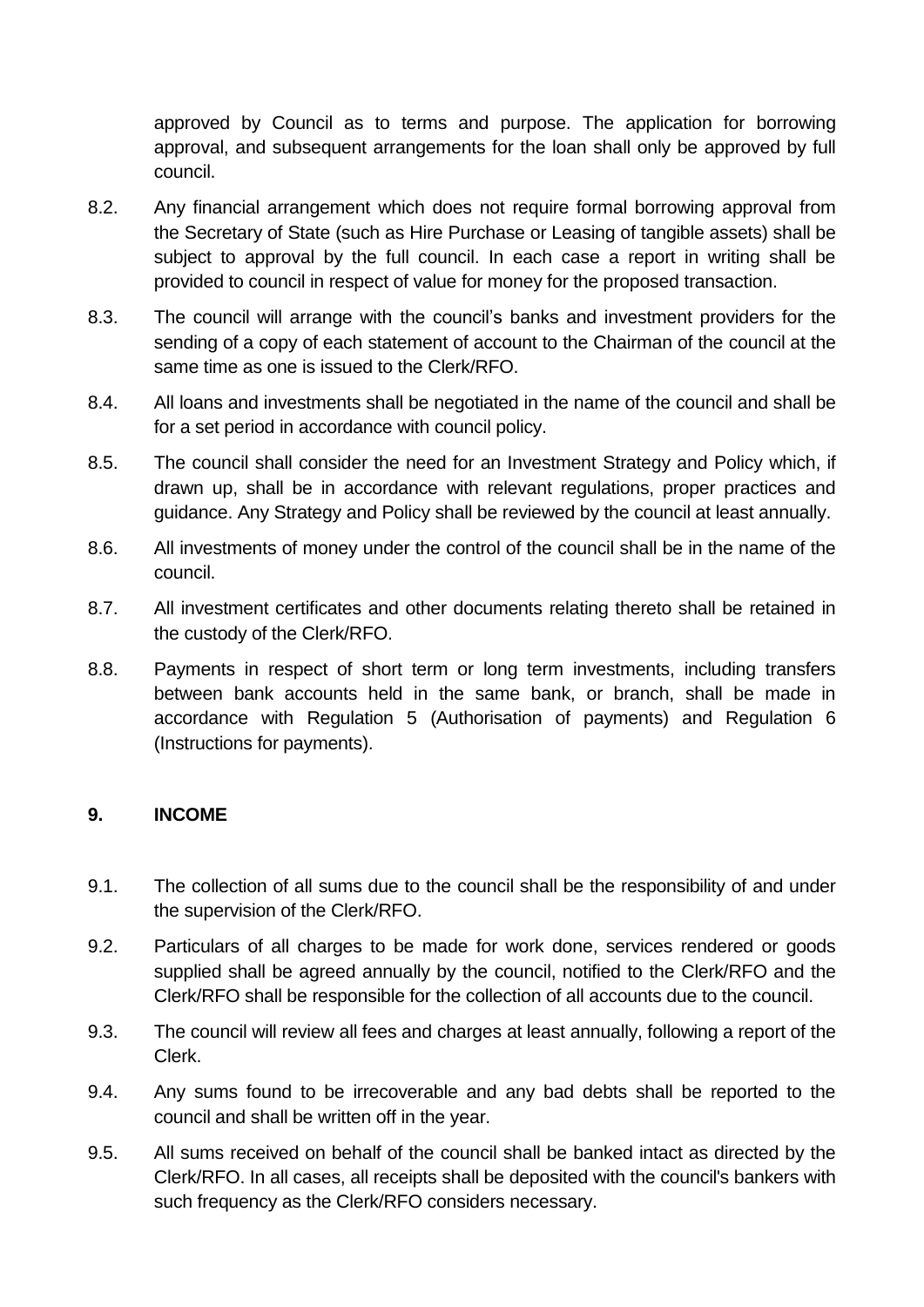- 9.6. The origin of each receipt shall be entered on the paying-in slip.
- 9.7. Personal cheques shall not be cashed out of money held on behalf of the council.
- 9.8. The Clerk/RFO shall promptly complete any VAT Return that is required. Any repayment claim due in accordance with VAT Act 1994 section 33 shall be made at least annually coinciding with the financial year end.
- 9.9. Where any significant sums of cash are regularly received by the council, the Clerk/RFO shall take such steps as are agreed by the council to ensure that more than one person is present when the cash is counted in the first instance, that there is a reconciliation to some form of control such as ticket issues, and that appropriate care is taken in the security and safety of individuals banking such cash.

### **10. ORDERS FOR WORK, GOODS AND SERVICES**

- 10.1. An official order or letter shall be issued for all work, goods and services unless a formal contract is to be prepared or an official order would be inappropriate. Copies of orders shall be retained.
- 10.2. Order books shall be controlled by the Clerk/RFO.
- 10.3. All members and officers are responsible for obtaining value for money at all times. An officer issuing an official order shall ensure as far as reasonable and practicable that the best available terms are obtained in respect of each transaction, usually by obtaining three or more quotations or estimates from appropriate suppliers, subject to any *de minimis* provisions in Regulation 11.1 below.
- 10.4. A member may not issue an official order or make any contract on behalf of the council.
- 10.5. The Clerk/RFO shall verify the lawful nature of any proposed purchase before the issue of any order, and in the case of new or infrequent purchases or payments, the Clerk/RFO shall ensure that the statutory authority shall be reported to the meeting at which the order is approved so that the minutes can record the power being used.

# **11. CONTRACTS**

- 11.1. Procedures as to contracts are laid down as follows:
	- a. Every contract shall comply with these financial regulations, and no exceptions shall be made otherwise than in an emergency provided that this regulation need not apply to contracts which relate to items (i) to (vi) below:
		- i. for the supply of gas, electricity, water, sewerage and telephone services;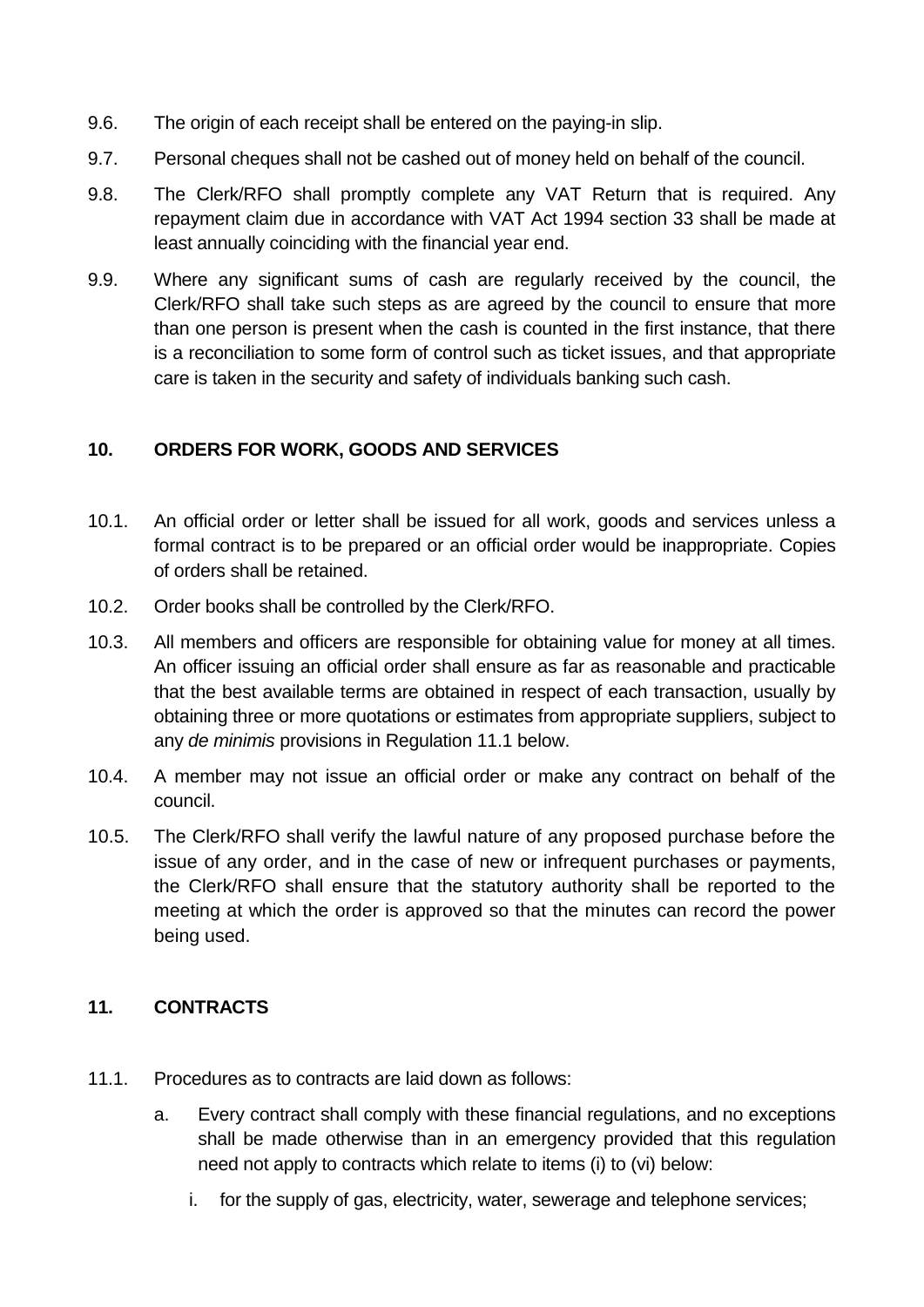- ii. for specialist services such as are provided by legal professionals acting in disputes;
- iii. for work to be executed or goods or materials to be supplied which consist of repairs to or parts for existing machinery or equipment or plant;
- iv. for work to be executed or goods or materials to be supplied which constitute an extension of an existing contract by the council;
- v. for additional audit work of the external auditor up to an estimated value of £250 (in excess of this sum the Clerk and RFO shall act after consultation with the Chairman and Vice Chairman of council); and
- vi. for goods or materials proposed to be purchased which are proprietary articles and / or are only sold at a fixed price.
- b. Where the council intends to procure or award a public supply contract, public service contract or public works contract as defined by The Public Contracts Regulations 2015 ("the Regulations") which is valued at £25,000 or more, the council shall comply with the relevant requirements of the Regulations<sup>2</sup>.
- c. The full requirements of The Regulations, as applicable, shall be followed in respect of the tendering and award of a public supply contract, public service contract or public works contract which exceed thresholds in The Regulations set by the Public Contracts Directive 2014/24/EU (which may change from time to time) $3$ .
- d. When applications are made to waive financial regulations relating to contracts to enable a price to be negotiated without competition the reason shall be embodied in a recommendation to the council.
- e. Such invitation to tender shall state the general nature of the intended contract and the Clerk shall obtain the necessary technical assistance to prepare a specification in appropriate cases. The invitation shall in addition state that tenders must be addressed to the Clerk in the ordinary course of post. Each tendering firm shall be supplied with a specifically marked envelope in which the tender is to be sealed and remain sealed until the prescribed date for opening tenders for that contract.
- f. All sealed tenders shall be opened at the same time on the prescribed date by the Clerk in the presence of at least one member of council.
- g. Any invitation to tender issued under this regulation shall be subject to Standing Order 18 and shall refer to the terms of the Bribery Act 2010.

<sup>1</sup>  $2$  The Regulations require councils to use the Contracts Finder website to advertise contract opportunities, set out the procedures to be followed in awarding new contracts and to publicise the award of new contracts <sup>3</sup> Thresholds currently applicable are:

a. For public supply and public service contracts 209,000 Euros (£164,176)

b. For public works contracts 5,225,000 Euros (£4,104,394)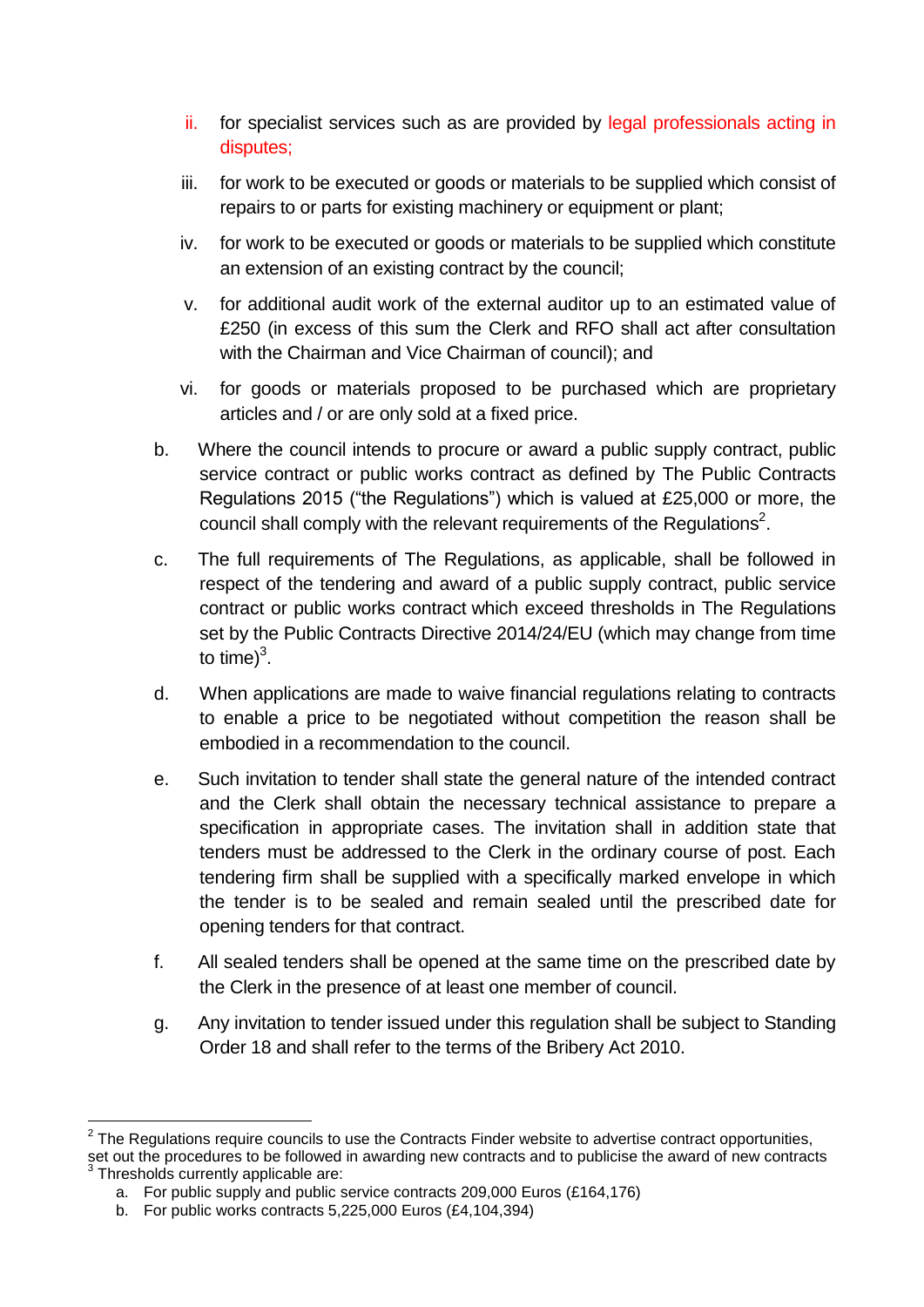- h. When it is to enter into a contract of less than £10,000 in value for the supply of goods or materials or for the execution of works or specialist services other than such goods, materials, works or specialist services as are excepted as set out in paragraph (a) the Clerk/RFO shall obtain 3 quotations (priced descriptions of the proposed supply); where the value is below £1,000 and above £200 the Clerk/RFO shall strive to obtain 3 estimates. Otherwise, Regulation 10.3 above shall apply.
	- i. The council shall not be obliged to accept the lowest or any tender, quote or estimate.
	- j. Should it occur that the council, or duly delegated committee, does not accept any tender, quote or estimate, the work is not allocated and the council requires further pricing, provided that the specification does not change, no person shall be permitted to submit a later tender, estimate or quote who was present when the original decision making process was being undertaken.

### **12. PAYMENTS UNDER CONTRACTS FOR BUILDING OR OTHER CONSTRUCTION WORKS (PUBLIC WORKS CONTRACTS)**

- 12.1. Payments on account of the contract sum shall be made within the time specified in the contract by the RFO upon authorised certificates of the architect or other consultants engaged to supervise the contract (subject to any percentage withholding as may be agreed in the particular contract).
- 12.2. Where contracts provide for payment by instalments the RFO shall maintain a record of all such payments. In any case where it is estimated that the total cost of work carried out under a contract, excluding agreed variations, will exceed the contract sum of 5% or more a report shall be submitted to the council.
- 12.3. Any variation to a contract or addition to or omission from a contract must be approved by the council and Clerk to the contractor in writing, the council being informed where the final cost is likely to exceed the financial provision.]

# **13 ASSETS, PROPERTIES AND ESTATES**

13.1 The Clerk shall make appropriate arrangements for the custody of all title deeds and Land Registry Certificates of properties held by the council. The RFO shall ensure a record is maintained of all properties held by the council, recording the location, extent, plan, reference, purchase details, nature of the interest, tenancies granted, rents payable and purpose for which held in accordance with Accounts and Audit Regulations.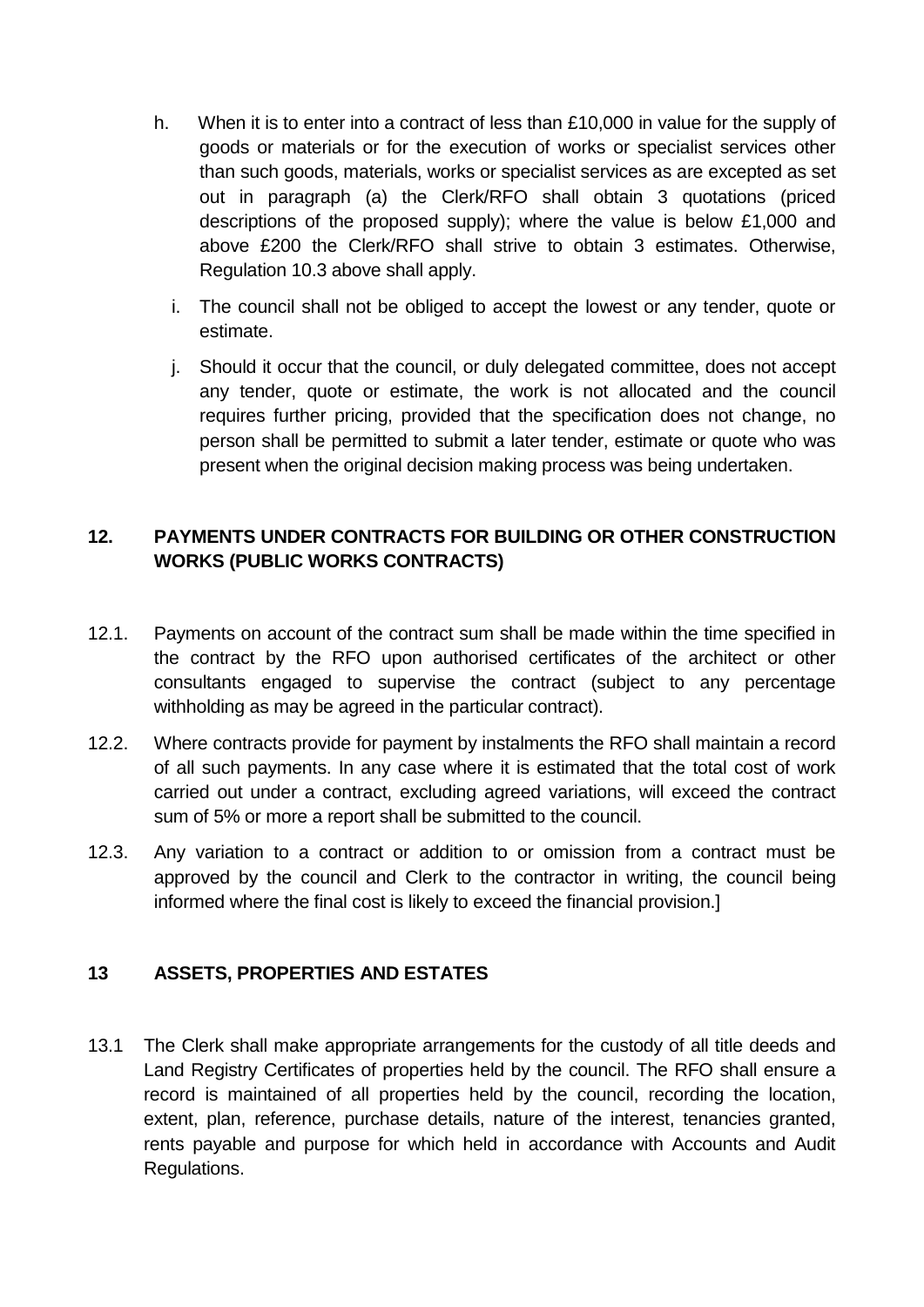- 13.2 No tangible moveable property shall be purchased or otherwise acquired, sold, leased or otherwise disposed of, without the authority of the council, together with any other consents required by law, save where the estimated value of any one item of tangible movable property does not exceed £400.
- 13.3 No real property (interests in land) shall be sold, leased or otherwise disposed of without the authority of the council, together with any other consents required by law. In each case a report in writing shall be provided to council in respect of valuation and surveyed condition of the property (including matters such as planning permissions and covenants) together with a proper business case (including an adequate level of consultation with the electorate).
- 13.4 No real property (interests in land) shall be purchased or acquired without the authority of the full council. In each case a report in writing shall be provided to council in respect of valuation and surveyed condition of the property (including matters such as planning permissions and covenants) together with a proper business case (including an adequate level of consultation with the electorate).
- 13.5 Subject only to the limit set in Regulation 14.2 above, no tangible moveable property shall be purchased or acquired without the authority of the full council. In each case a report in writing shall be provided to council with a full business case.
- 13.6 The RFO shall ensure that an appropriate and accurate Register of Assets and Investments is kept up to date. The continued existence of tangible assets shown in the Register shall be verified at least annually, possibly in conjunction with a health and safety inspection of assets.

#### **14 INSURANCE**

- 14.1 Following the annual risk assessment, the Clerk/RFO shall effect all insurances and negotiate all claims on the council's insurers.
	- 14.1 The Clerk/RFO shall keep a record of all insurances effected by the council and the property and risks covered thereby and annually review it.

14.3 The Clerk/RFO shall be notified of any loss liability or damage or of any event likely to lead to a claim, and shall report these to council at the next available meeting.

14.4 All appropriate members and employees of the council shall be included in a suitable form of security or fidelity guarantee insurance which shall cover the maximum risk exposure as determined by the council.

#### **15 RISK MANAGEMENT**